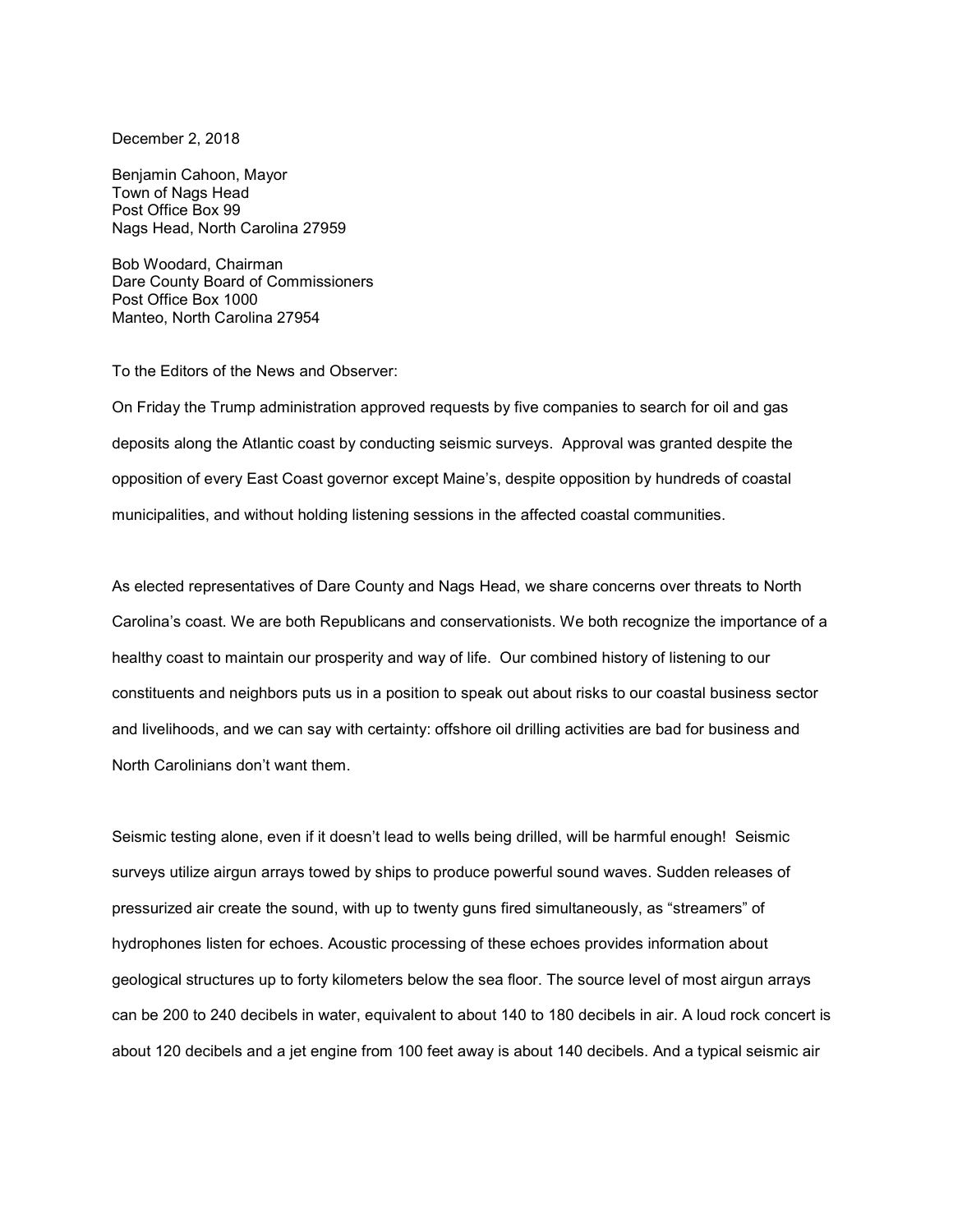gun array might fire such sound waves into the ocean five or six times a minute — more than 7,000 shots in 24 hours.

Making matters worse, all five permitted companies will be testing the same area. Potentially at the same time! You might think they'd search five different areas, but no, they'll be in the same space right off our coast - because the test results are proprietary. None of the companies will share their information with the others, and they won't share it with us.

That cacophony will devastate sea life. According to a report issued by Oceana in April 2013, seismic testing in the mid- and south-Atlantic regions would cause 138,000 injuries to whales and dolphins, injuries to 9 (of only 500 remaining) critically endangered North Atlantic right whales, widespread displacement of whales, disruption of loggerhead sea turtles as they head to nesting beaches, widespread death of fish eggs and larvae, and potential disruption of fish migration and spawning.

Environmental groups will rightly emphasize the effects of seismic surveys on marine mammals. However the death of fish eggs and larvae and disruption of fish migration and spawning will be more harmful to our fishing and tourism industries. North Carolina seafood is iconic, a historic and important part of our state's identity. Commercial fleets and fish houses are critical to many small coastal communities. Recreational anglers catch more fish in North Carolina waters than in any other state except Florida, and even popular river species like shad and striped bass, which spend parts of their lives in the ocean, could be at risk from seismic surveys.

For all of those reasons we should be opposed to seismic surveys on their own merits, or lack thereof. But worse still, the surveys keep our nation on a path to Atlantic offshore oil and gas drilling. Despite the fact that the Permian Basin in Texas will double output by 2023 to become the third-biggest oil producing region in the world. Despite the shale boom which has already made America the world's biggest oil producer. Despite the Deepwater Horizon disaster. Despite 300 to 700 barrels of oil per day which have been spewing 12 miles off Louisiana's coast since 2004, when a platform owned by Taylor Energy sank